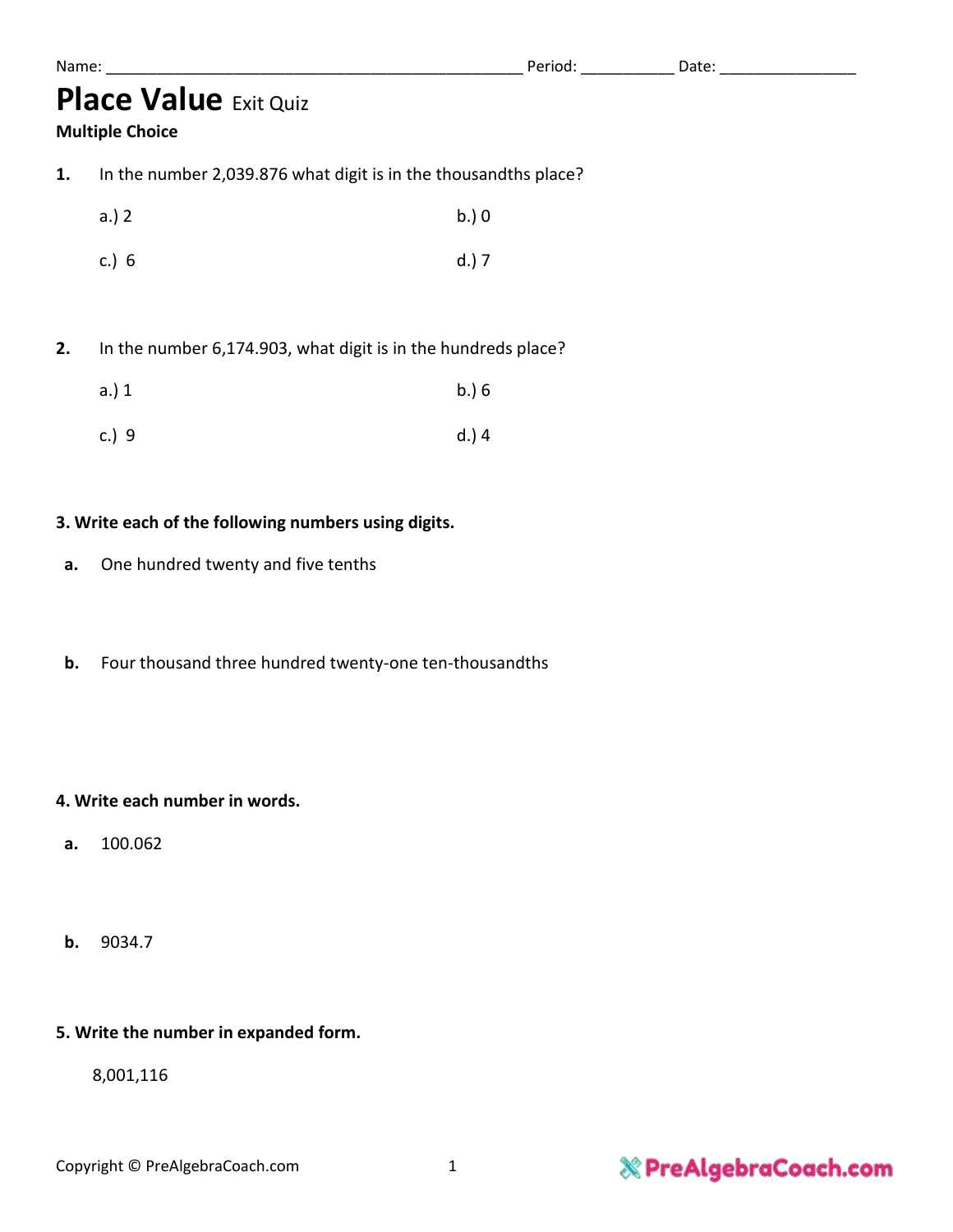## **Place Value** Exit Quiz **ANSWERS**

#### **Multiple Choice**

**1.** In the number 2,039.876 what digit is in the thousandths place?

| a.) 2              | b.) 0   |  |
|--------------------|---------|--|
| <mark>c.) 6</mark> | $d.)$ 7 |  |

**2.** In the number 6,174.903, what digit is in the hundreds place?

| <mark>a.) 1</mark> | b.) 6 |
|--------------------|-------|
| c.) 9              | d.) 4 |

#### **3. Write each of the following numbers using digits.**

**a.** One hundred twenty and five tenths

#### 120.5

**b.** Four thousand three hundred twenty-one ten-thousandths

#### 0.4321

#### **4. Write each number in words.**

**a.** 100.062

One hundred and sixty-two thousandths

**b.** 9034.7

Nine thousand thirty-four and seven tenths

### & PreAlgebraCoach.com